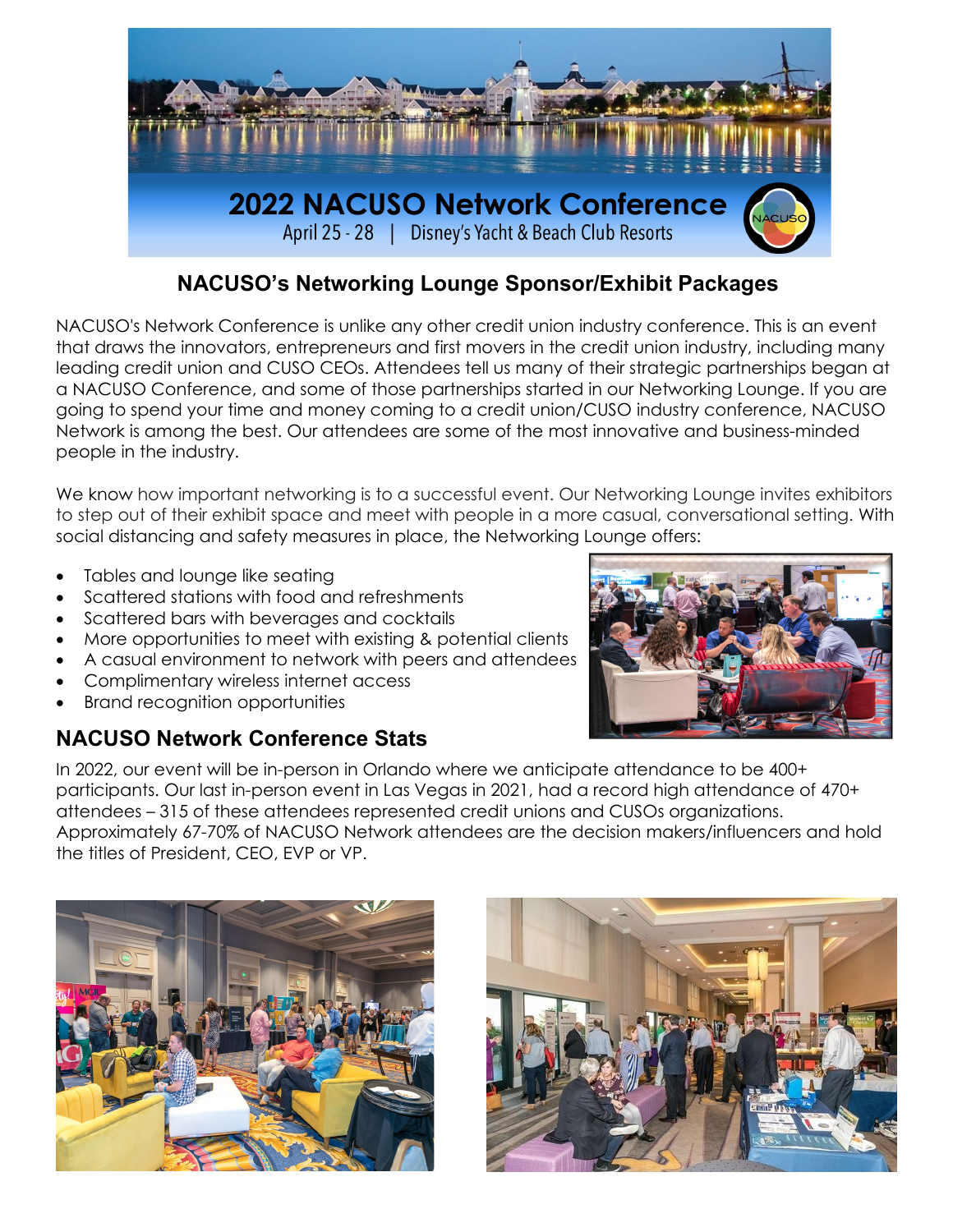

# **Conference Sponsor Exhibit Packages & Benefits**

There are three (3) levels of packages offered to sponsor and exhibit in our Networking Lounge: Diamond, Emerald and Sapphire. Below are the prices and benefits included with each package.

Once you send in the form and payment for your exhibit package, you can register for the conference using your comped or discounted attendee registration benefits. Additional details will be sent regarding exhibiting, shipping, deadlines, etc.

|                                                                                                                                                       | <b>Diamond</b> | <b>Emerald</b> | <b>Sapphire</b> |
|-------------------------------------------------------------------------------------------------------------------------------------------------------|----------------|----------------|-----------------|
|                                                                                                                                                       | \$8,500        | \$6,500        | \$4,500         |
| <b>Pre &amp; Post Event Marketing/Company Opportunities</b>                                                                                           |                |                |                 |
| Advance list of Attendees - starting March 15 with updates                                                                                            |                |                |                 |
| Company recognition on NACUSO website                                                                                                                 |                |                |                 |
| Company recognition in NACUSO weekly eblast                                                                                                           |                |                |                 |
| Banner ad (provided by company) sent one-time to NACUSO contacts                                                                                      |                |                |                 |
| <b>Onsite Event Participation/Networking Lounge</b>                                                                                                   |                |                |                 |
| Number of complimentary registrations included with package: (additional<br>conference registrations offered at discounted rate of \$1250 per person) | $\overline{2}$ | $\overline{2}$ |                 |
|                                                                                                                                                       | comps          | comps          | comp            |
| 8 x10 Exhibit Space (includes draped 6' table, chairs & Wi-Fi)                                                                                        | $\bullet$      |                |                 |
| Access to "Exhibitors Only" private lounge during session times                                                                                       |                |                |                 |
| Logo signage in Networking Lounge and registration area                                                                                               |                |                |                 |
| Group Discount: 1 Comp registration given for 3 paid registrations                                                                                    |                |                |                 |
| Company logo displayed on-screen in ballroom of general sessions                                                                                      |                |                |                 |
| Meeting room provided onsite for one-hour meeting (based on availability)                                                                             |                |                |                 |
| Company digital ad displayed on-screen in Networking Lounge                                                                                           |                |                |                 |
| For Diamond - Recognition for premier special event (select from next page)                                                                           |                |                |                 |
| For Emerald - Recognition for one special event (select from next page)                                                                               |                |                |                 |
| <b>Onsite Event Conference Materials Exposure</b>                                                                                                     |                |                |                 |
| Logo & company mention in attendee conference guide                                                                                                   |                |                |                 |
| Logo & company description included in conference mobile app                                                                                          |                |                |                 |
| Recognition as Sponsor on your representative's name badge(s)                                                                                         |                |                |                 |
| Company brochures/promotional items included in attendee totebags                                                                                     |                |                |                 |

**Our NACUSO Platinum Partners and Gold Partners receive year-round benefits plus many extra NACUSO Network event benefits included with their year-round membership. For more information on joining NACUSO as a Partner, contact Amanda@nacuso.org.**

**NACUSO Platinum Partners:** Platinum Partners automatically receive all of the above event benefits plus free exhibit space, two complimentary registrations and additional partner recognition throughout the event.

**NACUSO Gold Partners:** Gold Partners receive 50% off selected Sponsor/Exhibitor packages, one comped registration and additional partner recognition throughout the event.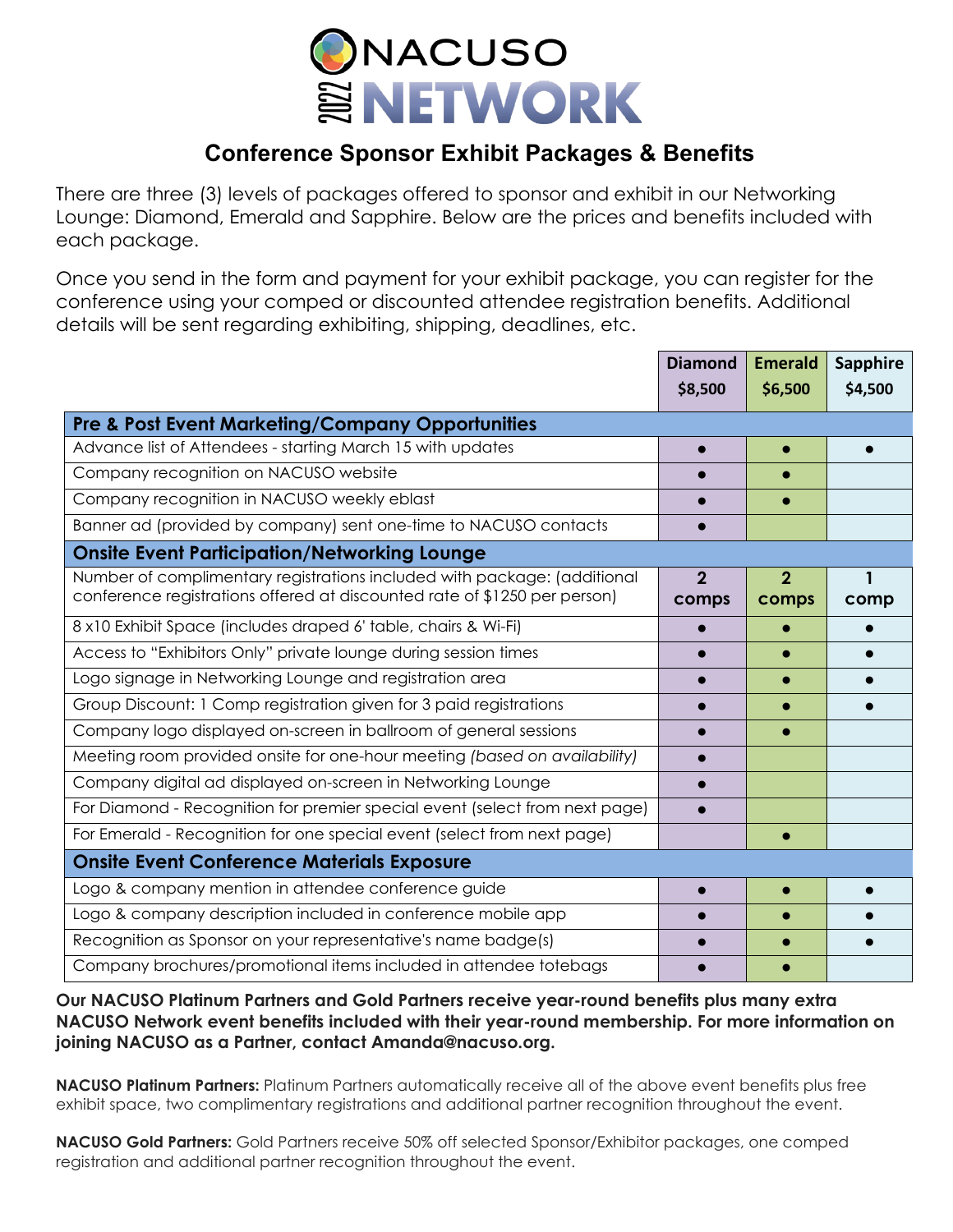### **\$8500 Diamond Sponsors - Premier Selection of Event Options – choose one**

- **Attendee Pocket Agenda** *exclusive to one company* **SOLD** Your company logo printed on the popular pocket agenda, distributed to all attendees & used daily
- **Conference Printed Guide** *exclusive to one company*  Sponsor recognition for Conference Guide, one page black and white ad included used by all attendees daily
- **Monday's Golf Outing** *exclusive to one company - Recognition shared with the Platinum Partners* **SOLD** Sponsor recognition on signage, golf carts with option to provide golf items – includes one comped golf spot
- **Staying Safe Event Sponsorship** *- several spots offered* Sponsor recognition for items such as sanitizing stations, masks etc.to assist with social distancing and event safety measures
- **Bloody Mary or Mimosa Station for Morning Refreshment Breaks \*** *- several spots offered* Multiple stations available, each company will get recognition for one drink station during one break - served near exhibit
- **Cocktail Station during Receptions on Monday, Tuesday or Wednesday \****- several spots offered* Multiple stations available, each company will get recognition for one drink station during one reception - served near exhibit
- **Disney Souvenir Pin for Booth Giveaway \*** *several spots offered* Sponsor given Disney pins to give away at booth. Includes daily Mobile App push notifications to help drive attendees to booth

 **\*** *Please note 50% NACUSO Partner discount not applicable to this package*

### **\$6500 Emerald Sponsors - Selection of Event Options – choose one**

- **Opening Registration Welcome Branded Treat \*** *several spots offered* **SOLD** Sponsor recognition for branded treat items distributed to attendees at registration.
- **Networking Lounge Charging Station** *(2) separate stations available to (2) companies* **SOLD** Sponsor recognition for device charging station at one Networking Lounge seating area - exhibit will be next to seating area
- **Monday's New Attendee Welcome/Orientation General Session SOLD** Sponsor recognition for general session
- **Monday's Hot Topics for CUs & CUSOs in 2022 General Session SOLD** Sponsor recognition for general session
- **CUSO Awards Presentation** *exclusive to one company* **SOLD** Sponsor recognition for awards presentation
- **General Session: Regulatory Session**  *exclusive to one company* **SOLD** Sponsor recognition for the regulatory general session
- **Giveaway of a Two-Night Hotel Stay Certificate**  *exclusive to one company* **SOLD** Sponsor recognition for raffle of Disney Resort 2 Night Gift Certificate for future stay
- **Tuesday's or Wednesday's Refreshment Break - Treat Station** *- several spots offered* Multiple stations available, sponsor recognition for one station during a break - served near exhibit
- **Tuesday's or Wednesday's Refreshment Break - Morning Juice Bar** *- several spots offered* Multiple stations available, sponsor recognition for one station during a break - served near exhibit
- **Tuesday's or Wednesday's Hospitality Reception - Dessert Bar Station** *- several spots offered* Multiple stations available, sponsor recognition for dessert bar station during a reception - served near exhibit
- **Tuesday/Wednesday/Thursday Breakfast** *exclusive to one company for each day* **Tues SOLD** Sponsor recognition for dining event includes exclusive signage and option to place marketing items at meal tables
- **Tuesday or Wednesday Luncheons** *exclusive to one company for each day* **Tues SOLD / Wed SOLD** Sponsor recognition for dining event includes exclusive signage and option to place marketing items at meal tables

**\*** *Please note 50% NACUSO Partner discount not applicable to this package*